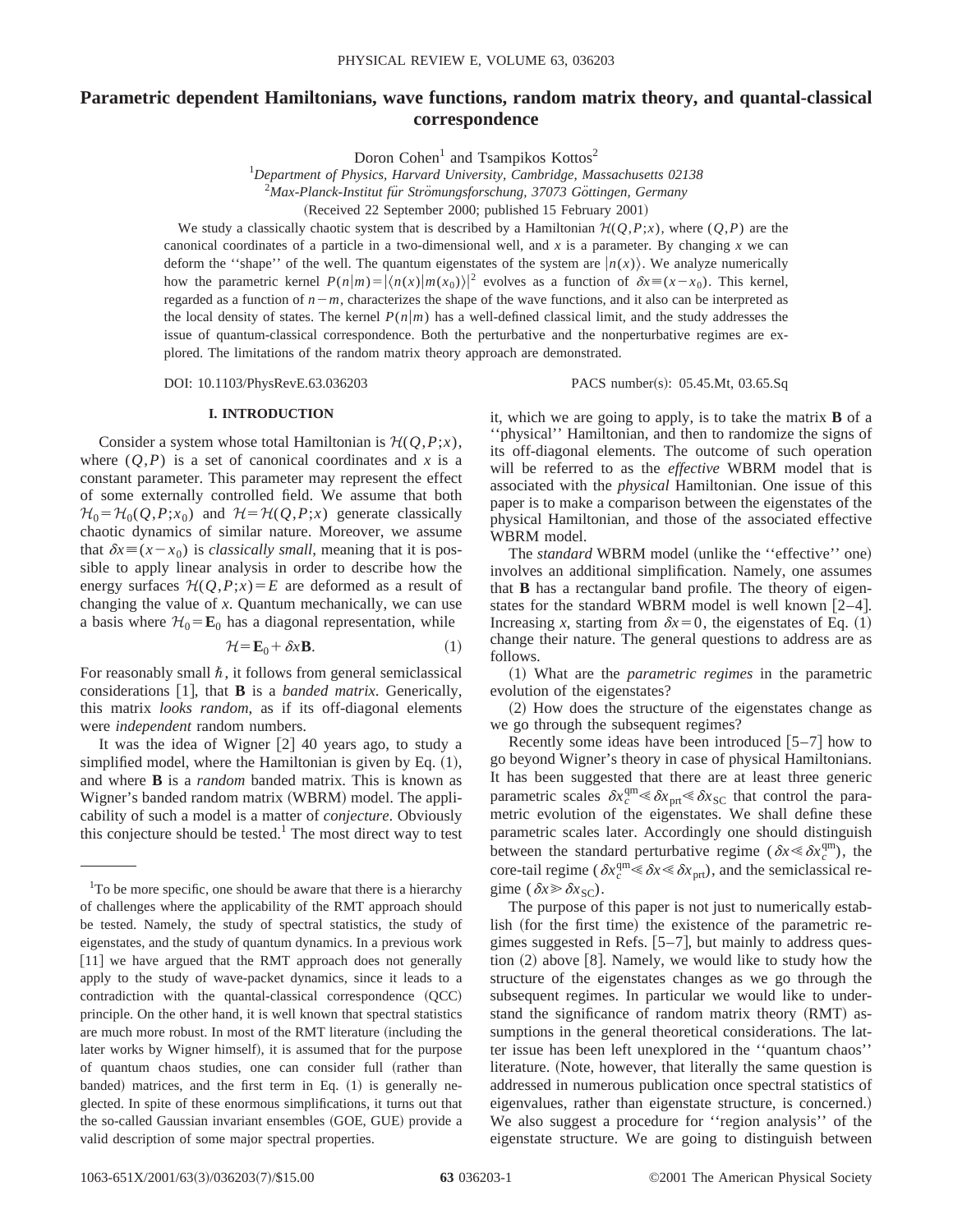

FIG. 1. *Left:* equipotential contours of the model Hamiltonian (2) with  $x=x_0=1$ . *Right:* A Poincaré section of a long trajectory  $(0 < t < 1300)$  that we have picked in order to get the fluctuating quantity  $\mathcal{F}(t)$ . The initial conditions are  $(Q_1, Q_2, P_1, P_2)$  $= (1,0,1,2)$  corresponding to  $E=3$ . The trajectory is quite ergodic. It avoids some small quasiintegrable islands  $[$  the main one is around  $(0,0)$ ].

first-order tail regions (FOTR's), higher-order far-tail regions, and a nonperturbative (core) region. Our main conclusion is going to be that RMT is inadequate for the analysis of any features that go beyond first-order perturbation theory.

### **II. THE MODEL HAMILTONIAN**

We study the Hamiltonian

$$
\mathcal{H}(Q, P; x) = \frac{1}{2} (P_1^2 + P_2^2 + Q_1^2 + Q_2^2) + x Q_1^2 Q_2^2 \tag{2}
$$

with  $x=x_0+\delta x$  and  $x_0=1$ . This Hamiltonian describes the motion of a particle in a two-dimensional  $(2D)$  well (see Fig. 1). The units are chosen such that the mass is equal to one, the frequency for small oscillations is one, and for  $\delta x=0$  the coefficient of the anharmonic term is also one. The energy *E* is the only dimensionless parameter of the classical motion. Our numerical study is focused on an energy window around  $E \sim 3$  where the motion is mainly chaotic.

In the classical analysis there is only one parametric scale, which is  $\delta x_c^{\text{cl}} \sim 1$ . This scale determines the regime of (classical) linear analysis. For  $\delta x \leq \delta x_c^{\text{cl}}$  the deformation of the energy surface  $\mathcal{H}_0(Q, P; x) = E$  can be described as a linear process. Later we are going to give a precise mathematical formulation of this idea. From now on assume that we are in the classical linear regime.

Let us pick a very long ergodic trajectory  $(Q(t), P(t))$ that covers densely the energy surface *E*. See Fig. 1. Let us define the fluctuating quantity

$$
\mathcal{F}(t) \equiv -(\partial \mathcal{H}/\partial x) = -Q_1^2 Q_2^2. \tag{3}
$$

For the later analysis it is important to know the distribution of the variable  $F$ , and to characterize its temporal correlations. The average value is  $F = \langle F \rangle$ . The angular brackets stand for microcanonical average over  $(Q(0), P(0))$ , which should be the same as time  $(t)$  average (due to the assumed ergodicity). The autocorrelation function of  $\mathcal{F}(t)$  is

$$
C(\tau) = \langle [\mathcal{F}(t) - F][\mathcal{F}(t+\tau) - F] \rangle.
$$
 (4)

Note that  $C(\tau)$  is independent of *t*, and that the average over *t* should give the same result as a microcanonical average over  $(Q(0), P(0)).$ 



FIG. 2. The band profile  $(2\pi\hbar/\Delta)\cdot|\mathbf{B}_{nm}|^2$  vs  $\omega = (E_n - E_m)/\hbar$ is compared with the classical power spectrum  $C(\omega)$ . *Inset*: An image of a piece of the **B** matrix.

The variance of the fluctuations is  $C(0) = \langle (F-F)^2 \rangle$ . The correlation time will be denoted by  $\tau_{cl}$ . Note that with our choice of units  $\tau_{cl} \sim 1.0$ , within the energy range of interest. The power spectrum  $\tilde{C}(\omega)$  of the fluctuating  $\mathcal{F}(t)$ , is obtained via a Fourier transform of  $C(\tau)$ . See Fig. 2. The average  $F$  and the variance  $C(0)$  determine just the first two moments of the  $F$  distribution. The probability density of  $F$ will be denoted by  $P_{\rm F}(\mathcal{F})$ .

All the required information for the subsequent semiclassical analysis is contained in the functions  $C(\tau)$  and  $P_F(\mathcal{F})$ as defined above. All we have to do in order to numerically determine them is to generate one very long ergodic trajectory (see Fig. 1), to compute the respective  $\mathcal{F}(t)$ , and from it to extract the desired information (see Figs. 2 and 3). It is convenient to express  $P_F(\mathcal{F})$  in terms of a scaling function as follows:

$$
P_{\rm F}(\mathcal{F}) = \frac{1}{\sqrt{C(0)}} \hat{P}_{\rm cl} \left( -\frac{\mathcal{F} - F}{\sqrt{C(0)}} \right). \tag{5}
$$

By this definition the scaled distribution  $\hat{P}_{cl}(f)$  is characterized by a zero average  $(\langle f \rangle = 0)$ , a unit variance  $(\langle f^2 \rangle = 1)$ , and it is properly normalized. Note that  $\hat{P}_{cl}(-f)$  rather than  $\hat{P}_{cl}(f)$  corresponds to  $P_F(\mathcal{F})$ . This has been done for later convenience.



FIG. 3. The scaled classical profile  $\hat{P}_{cl}$ (). One unit on the horizontal axis corresponds to energy difference  $\delta E_{cl} \approx 0.38* \delta x$ . Note that  $r=0$  implies  $[E_n(x)-E_m(x_0)]>0$ . The caustic is located at  $[E_n(x) - E_m(x_0)] = 0$ , while the anticaustic is located at  $[E_n(x) - E_m(x_0)] = 1.65 * x$ . The "forbidden regions" are defined as those regions where  $P_{cl}(r) = 0$ . They are located to the left of the caustic and to the right of the anticaustic.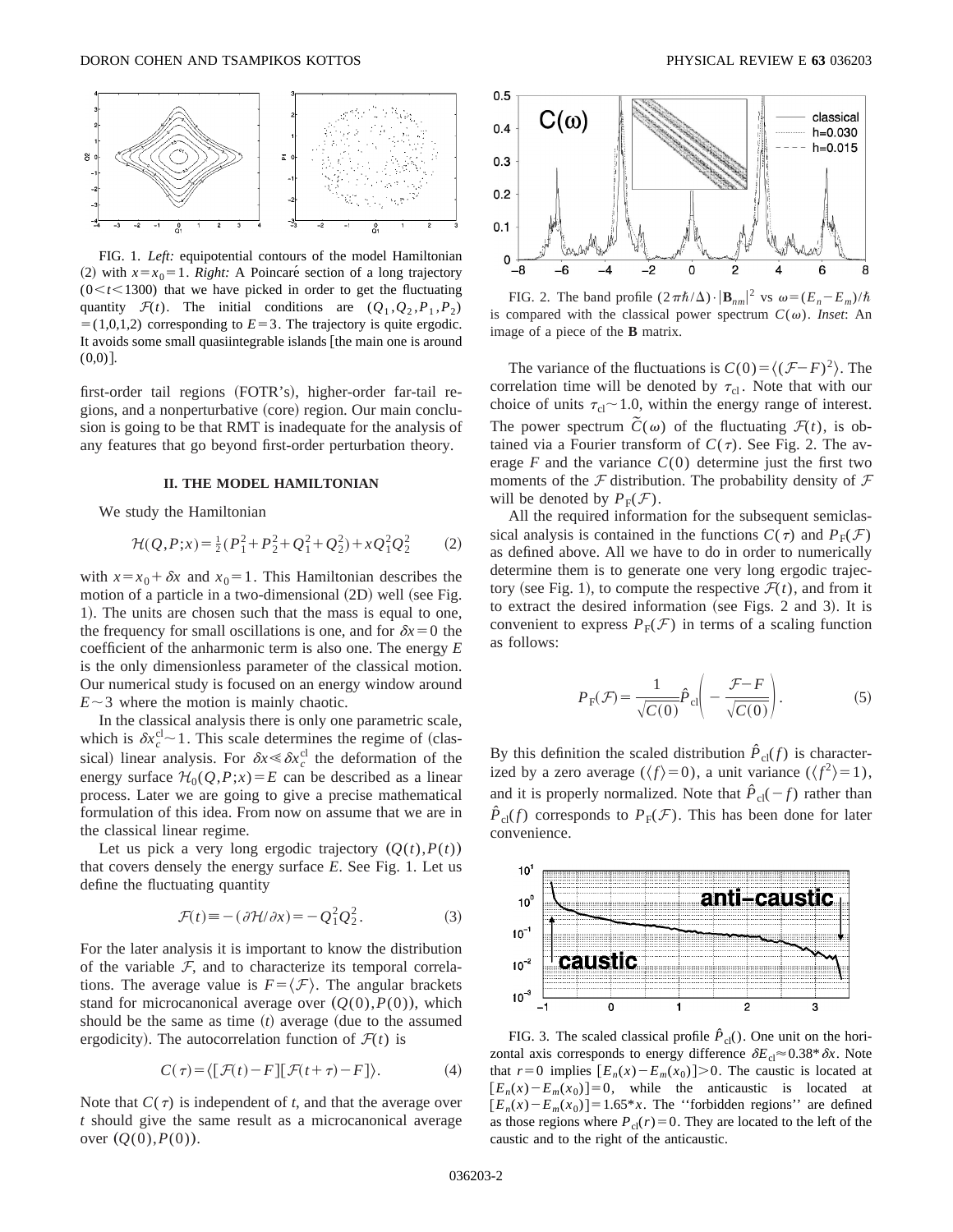# **III. THE QUANTIZED HAMILTONIAN**

Upon quantization we have a second dimensionless parameter  $\hbar$ . For obvious reasons we are considering a desymmetrized  $(1/8)$  well with Dirichlet boundary conditions on the lines  $Q_1=0$ ,  $Q_2=0$ , and  $Q_1=Q_2$ . The matrix representation of  $H = H(Q, P; x)$  in the basis, which is determined by  $H(Q, P; 0)$ , is very simple. The eigenstates  $(n=1,2,3,...)$ of the chaotic Hamiltonian  $\mathcal{H}_0 = \mathcal{H}(Q, P; 1)$  has been found numerically.

The phase-space volume  $(dQdP$  integral) which is enclosed by an energy surface  $H(Q, P; x) = E$ , is given by a function  $n = \Omega(E, x)$ . It is convenient to measure phasespace volume in units of  $(2\pi\hbar)^d$ , where  $d=2$  is the dimensionality of our system. Upon quantization the phase-space volume *n* corresponds to the level index  $(n=1,2,3,...)$ . This is known as the Weyl law. It follows that  $g(E)$  $= \partial_E \Omega(E, x)$  corresponds to the density-of-states, and  $\Delta$  $=1/g(E) \propto \hbar^d$  is the mean level spacing.

In the following presentation we are going to assume the our interest is restricted to an energy window which is ''classically small'' but ''quantum-mechanically large.'' In the numerical analysis of our model Hamiltonian the energy window was  $2.8 \le E \le 3.1$ , where the classical motion is predominantly chaotic. The mean level spacing for  $E \sim 3$  is given approximately by the formula  $\Delta \approx 4.3 * \hbar^2$ . Our numerical analysis has been carried out for  $\hbar = 0.03$  and for  $\hbar$  $=0.015$ . Smaller values of  $\hbar$  were beyond our numerical capabilities since the maximal matrix that we can handle is of size  $5000 \times 5000$ .

The representation of  $Q_1^2 Q_2^2$ , in the basis, which is determined by the chaotic Hamiltonian  $\mathcal{H}_0$ , gives the matrix **B** of Eq.  $(1)$ . The banded matrix **B** and the band profile are illustrated in Fig. 2. The band profile is implied by the semiclassical relation  $\lceil 1 \rceil$ :

$$
|\mathbf{B}_{nm}|^2 \approx \frac{\Delta}{2\pi\hbar} \widetilde{C} \bigg(\frac{E_n - E_m}{\hbar}\bigg). \tag{6}
$$

As we see from Fig. 2 the agreement with this formula is remarkable. For the bandwidth Eq.  $(6)$  implies that  $\Delta_b$  $=2\pi\hbar/\tau_{\rm cl}$ . It is common to define  $b=\Delta_b/\Delta$ .

# **IV. DEFINITION OF THE LOCAL DENSITY-OF-STATES PROFILE**

The quantum eigenstates of the Hamiltonian  $H(Q, P; x)$ are  $|n(x)\rangle$ , and the ordered eigenenergies are  $E_n(x)$ . We are interested in the parametric kernel

$$
P(n|m) = |\langle n(x)|m(x_0)\rangle|^2 = \text{trace}(\rho_n \rho_m). \tag{7}
$$

In the equation above  $\rho_m(Q, P)$  and  $\rho_n(Q, P)$  are the Wigner functions that correspond to the eigenstates  $|m(x_0)\rangle$  and  $|n(x)\rangle$ , respectively. The trace stands for  $dQ dP/(2\pi\hbar)^d$  integration.

We can identify  $P(n|m)$  as the local density of states (LDOS), by regarding it as a function of  $n$ , where  $m$  is considered to be a fixed reference state. An average of  $P((m+r)|m)$  over several *m* states leads to the LDOS profile  $P(r)$ . Alternatively, fixing *n*, the vector  $P(n|m)$  describes the shape of the *n*th eigenstate in the  $H_0$  representation. By averaging  $P(n|(n-r))$  over few eigenstates one obtains the average shape of the eigenstate (ASOE). The ASOE is just  $P(-r)$ . Thus the ASOE and the LDOS are given by the same function. One would have to be more careful with these definitions if  $\mathcal{H}_0$  were integrable while  $\mathcal{H}$ is nonintegrable.

The kernel  $P(n|m)$  gives the overlap between the *n*th eigenstate of H and the *m*th eigenstate of  $H_0$ . For  $\delta x = 0$  we have simply  $P(n|m) = \delta_{nm}$ . For  $\delta x > 0$  the kernel develops a structure, which is described by the LDOS profile  $P(r)$ . If  $\delta x$  is very small then evidently  $P(r)$  consists of Kronecker delta (at  $r=0$ ) and tail regions ( $|r|>0$ ). Later we are going to distinguish between first-order tail regions (FOTR's), and higher-order far-tail regions. As  $\delta x$  becomes larger a nonperturbative core region appears around  $r=0$ . Namely, the profile exhibits a bunch of states (rather than one) that share most of the probability. If  $\delta x$  becomes even larger, the distinction between core and tail regions become meaningless, and the LDOS profile becomes purely nonperturbative. We are going to explain that the nonperturbative profile reflects the underlying classical phase space structure.

### **V. THE CLASSICAL APPROXIMATION FOR THE LDOS**

The classical approximation [9,5–7] for  $P(n|m)$  follows naturally from the definition Eq.  $(7)$ . It is obtained if we approximate  $\rho_n(Q, P)$  by a microcanonical distribution that is supported by the energy surface  $\mathcal{H}(Q, P; x) = E_n(x)$ . Namely,

$$
\rho_n(Q, P) = \frac{1}{g(E)} \delta(\mathcal{H}(Q, P; x) - E_n(x))
$$

$$
= \delta(\Omega(\mathcal{H}(Q, P; x)) - n)
$$
(8)

and a similar expression (with  $x=x_0$ ) for  $\rho_m(Q, P)$ . In the classical limit *n* is the phase-space volume by which we label energy surfaces. Each energy surface *n* is associated with a microcanonical state  $\rho_n(Q, P)$ . The classical LDOS profile will be denoted by  $P_{cl}(r)$ . The  $\delta x$  regime, where the classical approximation  $P(r) \approx P_{cl}(r)$  applies, will be discussed in a later section.

By definition, for  $\delta x \le \delta x_c^{\text{cl}}$  the deformed energy surfaces departs linearly from the  $\delta x=0$  surfaces. As already stated in the Introduction, being in this classical linear regime is a fixed assumption of this paper. Now we want to explain the consequences of this assumption. One may consider these consequences as giving an operational definition for the classical linear regime. The dispersion (square root of the variance) of the classical profile in the classical linear regime is

$$
\delta E_{\rm cl} = \sqrt{C(0)} \times \delta x. \tag{9}
$$

(This should be divided by  $\Delta$  if we want the dispersion in proper  $r$  units. See Eq.  $(11)$  below.) For our model Hamiltonian, for energies  $E \sim 3$ , we have found that  $\delta E_{cl}$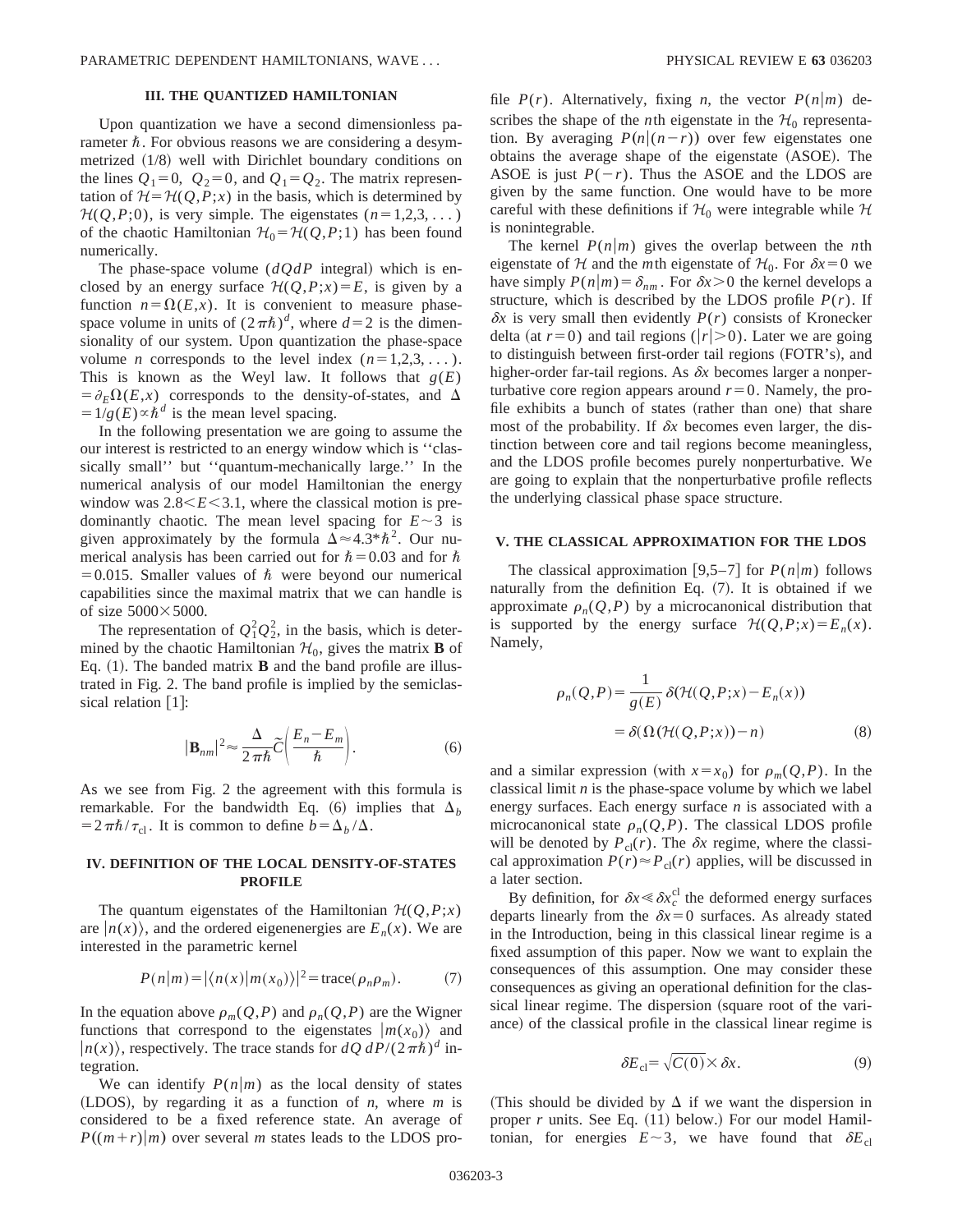$\approx 0.38 * \delta x$ . Equation (9) can be regarded as a special consequence of the following scaling relation, which we are going to derive below:

$$
P_{\rm cl}(r) = \frac{\Delta}{\sqrt{C(0)}\,\delta x} \hat{P}_{\rm cl}\left(\frac{\Delta \cdot r}{\sqrt{C(0)}\,\delta x}\right). \tag{10}
$$

The scaling function has already been defined in Eq.  $(5)$ , and it is illustrated in Fig. 3. The classical profile  $P_{cl}(r)$  is in general nonsymmetric, but it follows from Eq.  $(10)$  that it must be characterized by  $\langle r \rangle = 0$ . [By definition the scaling function of Eq.  $(5)$  gives zero average. Another obvious feature is having sharp cutoffs, beyond which  $P_{cl}(r) = 0$ . The existence of these outer ''classically forbidden'' regions follows from the observation that for large enough *r* there is no longer classical overlap between the energy surfaces that correspond to  $|m(x_0)\rangle$  and  $|n(x)\rangle$ , respectively.

The rest of this section is dedicated to technical clarifications of Eq.  $(10)$ , and it can be skipped in first reading. The derivation is done in two steps. The first step is to establish a relation between  $P_{cl}(r)$  and its trivially related version  $P_{\rm E}(\epsilon)$ . The second step is to demonstrate that  $P_{\rm E}(\epsilon)$  is related to  $P_F(\mathcal{F})$  of Eq. (5). It is also possible to make a one-step derivation that relates  $P_{\text{cl}}(r)$  to  $P_{\text{F}}(\mathcal{F})$ , but we find the derivation below more physically appealing.

By differentiation of  $n = \Omega(E, x)$ , keeping *n* constant, we get the relation  $\delta E = -F(x)\delta x$ , where  $F(x)$  $= \partial_x \Omega(E, x)/g(E)$  is known as the (generalized) conservative force. Using the latter expression it is a straightforward exercise to prove that  $F(x) = \langle \mathcal{F} \rangle = F$ . Alternatively, we can eliminate *E* from the relation  $n = \Omega(E, x)$ , and write the result as  $E = E_n(x)$ . Accordingly  $F(x) = -[\partial E_n(x)/\partial x]$ . Now we can write the following relation:

$$
E_n(x) - E_m(x_0) = \frac{\partial E}{\partial x} \bigg|_n \delta x + \frac{\partial E}{\partial n} \bigg|_x (n - m),
$$

which can be rewritten in the following form:

$$
\epsilon = -F(x)\delta x + [1/g(E)]r.
$$
 (11)

Whenever we regard the kernel  $P(n|m)$  as a function of  $n-m$ , we use the notation  $P(r)$ . But sometimes it is convenient to regard  $P(n|m)$  as an energy distribution  $P_E(\epsilon)$ . Due to the change of variables  $(11)$  we have the following relation:

$$
P(r) = \frac{1}{g(E)} P_{\rm E} \bigg( \frac{1}{g(E)} r - F(x) \, \delta x \bigg). \tag{12}
$$

The energy distribution  $P_E(\epsilon)$  can be formally defined as follows:

$$
P_{\rm E}(\epsilon) = \sum_{n} P(n|m) \delta(\epsilon - [E_n(x) - E_m(x_0)]). \tag{13}
$$

In the classical limit the summation over *n* should be interpreted as a *dn* integral. For  $P(n|m)$  in the above expression



FIG. 4. The quantal profile  $P(r)$  is compared with  $P_{\text{prf}}(r)$  and with  $P_{RMT}(r)$ . We are using here the  $\hbar = 0.015$  output. The insets are normal plots while the main figures are semilog plots. In the lower plot ( $\delta x$ =0.2123) the classical LDOS profile  $P_{cl}(r)$  is represented by a heavy dashed line.

we can substitute the definition [Eq. (7)] with  $\rho_n$  and  $\rho_m$ approximated as in Eq.  $(8)$ . A straightforward manipulation leads to the result

$$
P_E(\epsilon) = \langle \delta(\epsilon - [\mathcal{H}(Q, P; x) - \mathcal{H}(Q, P; x_0)] ) \rangle
$$

$$
= \langle \delta(\epsilon + \delta x \mathcal{F}(t)) \rangle = \frac{1}{\delta x} P_F \left( -\frac{1}{\delta x} \epsilon \right).
$$

Together with Eqs.  $(5)$  and  $(12)$ , we get Eq.  $(10)$  along with the implied special result  $(9)$ .

## **VI. NUMERICAL DETERMINATION OF LDOS PROFILES**

Given  $\delta x$  we can determine numerically the LDOS profile  $P(r)$ . Representative profiles are displayed in Fig. 4. For the purpose of further discussion we introduce the following definitions: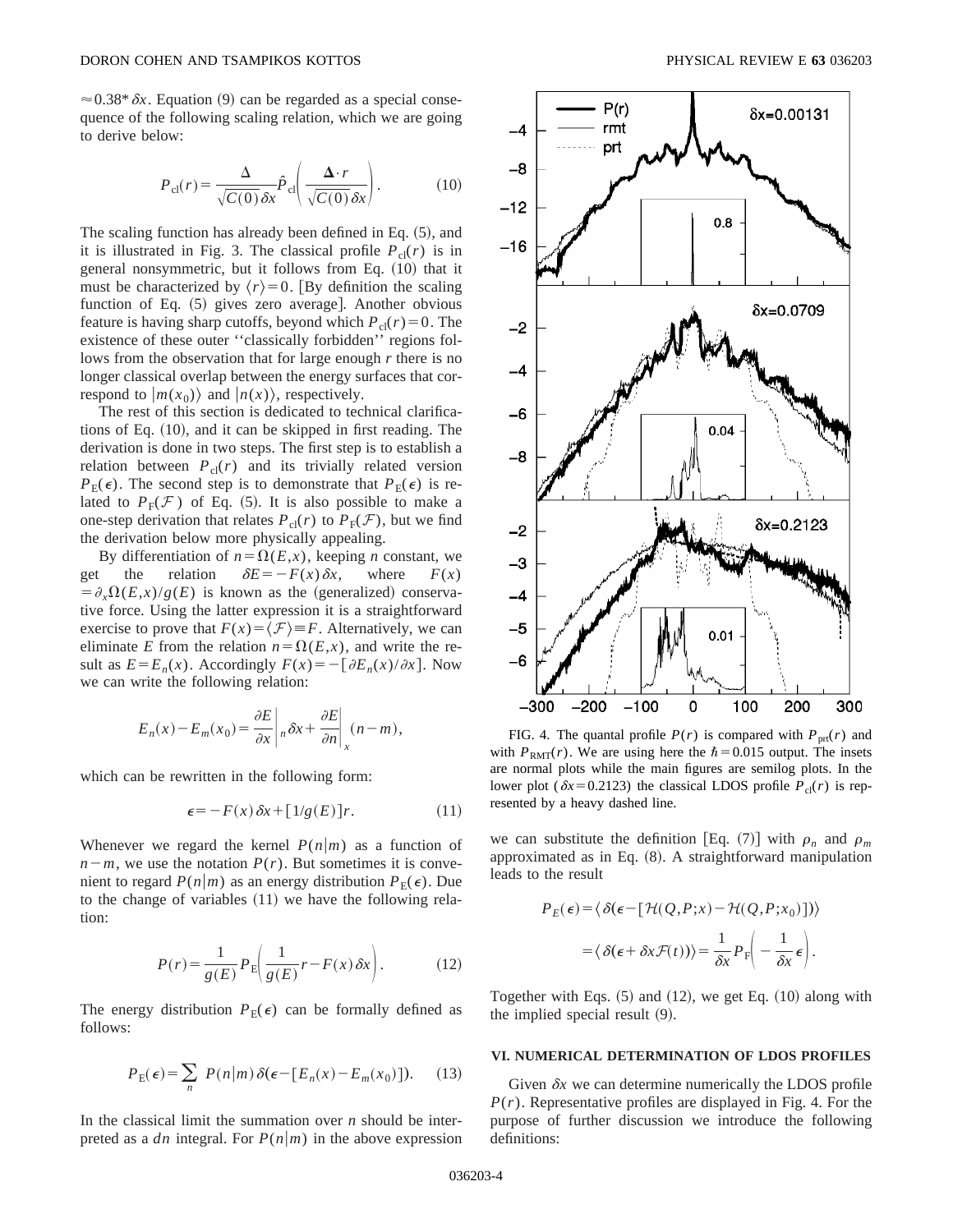### PARAMETRIC DEPENDENT HAMILTONIANS, WAVE . . . PHYSICAL REVIEW E **63** 036203

- (1) The classical LDOS profile  $P_{cl}(r)$ .
- $(2)$  The quantum-mechanical LDOS profile  $P(r)$ .
- $(3)$  The effective WBRM LDOS profile  $P_{RMT}(r)$ .
- (4) The first-order perturbative profile  $P_{\text{prt}}(r)$ .

We have already discussed the classical LDOS profile. Below we explain how we numerically determine the quantummechanical LDOS profiles  $P(r)$  and  $P_{RMT}(r)$ , and we also define the profile  $P_{\text{prt}}(r)$ .

The numerical procedure for finding  $P(r)$  is straightforward. For a given  $\delta x$  we have to diagonalize the matrix (1). The columns of the diagonalization matrix  $\mathbf{T}_{mn}$  are the eigenstates of the Hamiltonian, and by definition we have  $P(n|m) = |\mathbf{T}_{mn}|^2$ . Then  $P(r)$  is computed by averaging over roughly 300 reference states that are located within the classically small energy window  $2.8 \le E \le 3.1$ . Figure 4 displays typical profiles.

The effective WBRM Hamiltonian is obtained by randomizing the signs of the off-diagonal elements in the **B** matrix. For the effective WBRM Hamiltonian exactly the same procedure [as for  $P(r)$ ] is applied leading to  $P_{RMT}(r)$ .

In order to analyze the structure of either  $P(r)$  or  $P_{\text{RMT}}(r)$ , we have defined the first-order perturbative profile as follows:

$$
P_{\text{prt}}(r) = \frac{\delta x^2 |\mathbf{B}_{nm}|^2}{\Gamma^2 + (E_n - E_m)^2}.
$$
 (14)

It is implicit in this definition that  $(E_n - E_m)$  and  $|\mathbf{B}_{nm}|^2$ should be regarded as a function of *r*. The  $r=0$  value of the band profile should be redefined by an interpolation. The parameter  $\Gamma \equiv b_0 \Delta$  is determined (for a given  $\delta x$ ) such that the  $P_{\text{prt}}(r)$  has a unit normalization. Note that Wigner's Lorentzian would be obtained if the band profile were flat.

# **VII. REGION ANALYSIS FOR THE QUANTAL LOCAL DENSITY OF STATES**

By comparing  $P(r)$  to  $P_{\text{prt}}(r)$  as in Fig. 4, we can determine<sup>2</sup> the range  $b_1$ [left]  $\lt r \lt b_1$ [right], where  $P_{\text{ort}}(r)$  is a reasonable approximation for *P*(*r*). Loosely speaking (avoiding the distinction between the "left" and the "right" sides of the profile) we shall say that  $P_{\text{prt}}(r)$  is a reasonable approximation for  $|r| \leq b_1$ . The core is defined as the region  $|r| \leq b_0$ . The FOTR's are  $b_0 \leq |r| \leq b_1$ . The far-tail regions are  $|r| > b_1$ .

The results of this region analysis are summarized by Fig. 5. In the following sections we are going to present a de-



FIG. 5. The results of region analysis. The common horizontal axis is  $\delta x$ . The *upper figure* presents the *r* boundaries as a function of  $\delta x$ . The dotted lines  $\pm b_0$  define the core region ( $|r| \leq b_0$ ). The solid lines define the *r* region in which 50% of the probability is concentrated. The dashed lines are  $b_1$ [left] and  $b_1$ [right]. The FOTR's are the regions where  $b_0 < |r| < b_1$ . The light-solid lines and the light-dashed lines are for the effective WBRM model. The *lower figure* displays the dependence of  $\delta E_{\text{cl}}$ ,  $\delta E_{\text{qm}}$ , and  $\delta E_{\text{prt}}$  on  $\delta x$ . The quantal and the classical results are almost indistinguishable, whereas  $\delta E_{\text{prt}}$  approaches saturation. The contribution of the FOTR's to  $\delta E_{\text{cm}}$  is also displayed.

tailed discussion of this analysis. For the convenience of the reader we summarize:  $(1)$   $b_0$  = border of the core region; (2)  $b_1$  = border of the FOTR. Having  $b_0 \le 1$  implies a standard perturbative structure. Having  $1 \le b_0 \le b_1$  implies that we have a well-developed core-tail structure. Having  $b_0$  $\sim b_1$  implies a purely nonperturbative structure. In the latter case the distinction between core and tail regions become meaningless.

#### **VIII. THE STANDARD PERTURBATIVE REGIME**

The standard perturbative regime  $\delta x \leq \delta x_c^{\text{qm}}$  is defined by the requirement  $b_0(\delta x) \ll 1$ . This condition implies that  $P(n|m) \sim \delta_{nm}$ . For numerical purpose it is convenient to define  $\delta x_c^{\text{qm}}$  as the value of  $\delta x$  for which  $P(r=0) \approx 0.5$ . The theoretical considerations of Ref. [5] imply that  $\delta x_c^{\text{qm}}$  $\alpha \hbar^{(1+d)/2}$ . The prefactor is a classical quantity whose precise value depends on the operational definition of  $\delta x_c^{\text{qm}}$ . With the operational definition given above we have extracted the result  $\delta x_c^{\text{qm}} \approx 3.8 * \hbar^{3/2}$ .

In the standard perturbative regime we can write schematically

$$
P(n|m) \approx \delta_{nm} + \text{Tail.} \tag{15}
$$

The ''Tail'' is composed of FOTR's and far-tail regions. The former are given by Eq.  $(14)$ , while the latter are determined by higher orders of perturbation theory. Note that for the

<sup>&</sup>lt;sup>2</sup>The determination of  $b_1$  has been done using the following numerical procedure. We define relative error function RE(*r*)  $= (P - P_{\text{ort}})/(P + P_{\text{ort}})$  and then cumulative error function CRE(*r*)  $= |\Sigma_0^r \text{RE}(r')|$ . Note that by this definition "positive" relative error can be compensated by ''negative'' relative error. As we go away from  $r=0$ , the function CRE( $r$ ) fluctuates, and later shoots up. The regime  $|r| \leq b_1$  has been determined by the condition CRE(*r*) <threshold. The threshold has been determined using an adaptively procedure.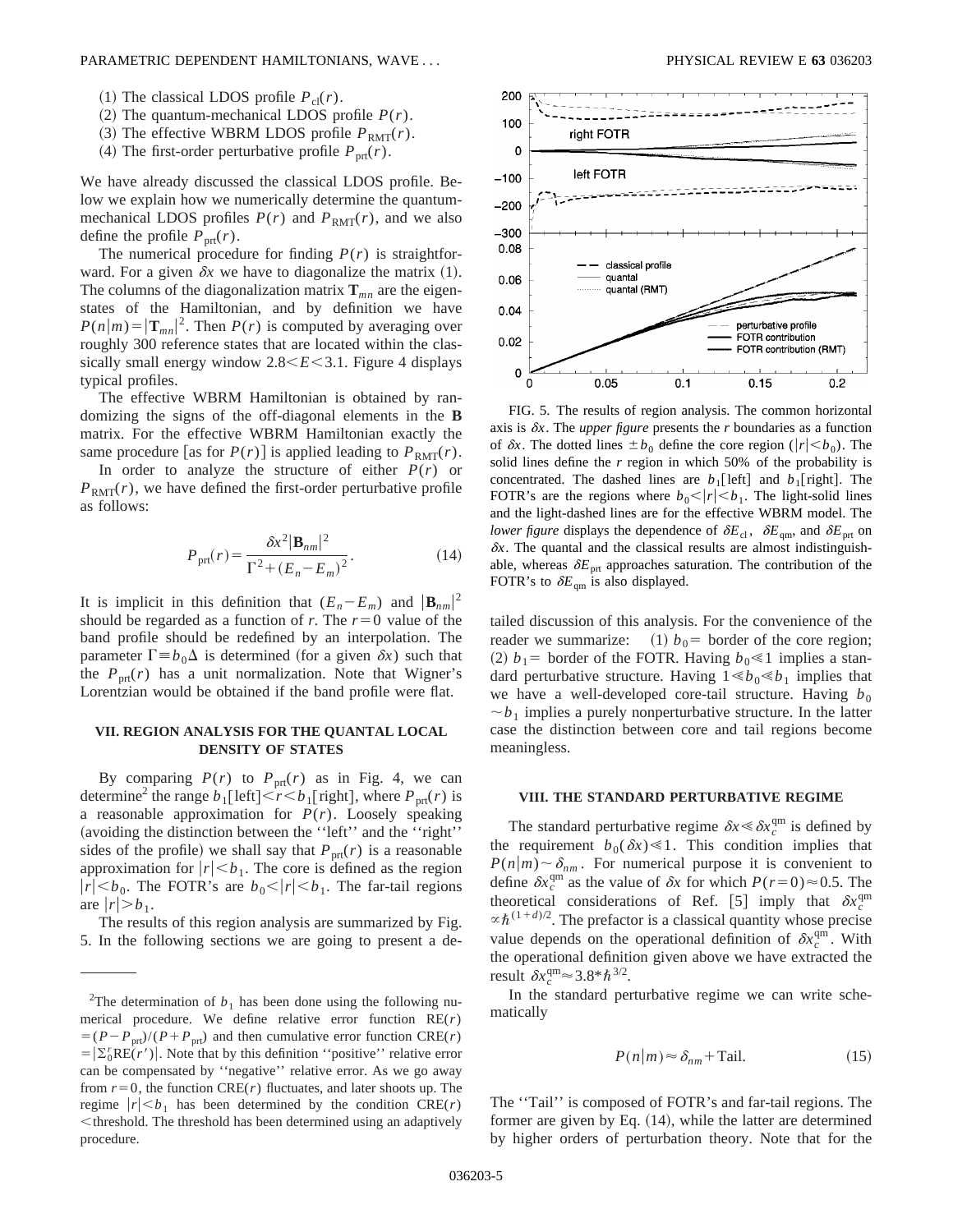*standard* WBRM we have by construction  $b_1 \equiv b$ , and more generally *n*th order perturbation theory becomes essential for  $(n-1)\times b$  / $|r|$  <  $n\times b$ . In case of our physical Hamiltonian, as well as for the associated *effective* WBRM model, the boundary  $b_1$  is  $\delta x$  dependent.

By comparing  $P(r)$  with  $P_{RMT}(r)$  we can see that RMT cannot be trusted for the analysis of the far tails, because system-specific interference phenomena becomes important there. Namely, the RMT profile  $P_{RMT}(r)$  is almost indistinguishable from  $P_{\text{prt}}(r)$ . In contrast to that, the far tails of  $P(r)$  are dominated by either destructive interference (left tail), or by constructive interference (right tail).

## **IX. THE CORE-TAIL REGIME**

The core-tail regime  $\delta x_c^{\text{qm}} \leq \delta x \leq \delta x_{\text{prt}}$  is defined by the requirement  $1 \le b_0 \le b_1$ . The theoretical considerations of Ref. [5] imply that  $\delta x_{\text{ort}} \propto \hbar$ . The prefactor is a classical quantity whose precise value depends on the operational definition of  $\delta x_{\text{ort}}$ . In our numerical analysis we have defined  $\delta x$ <sub>prt</sub> as the  $\delta x$  for which the contribution of the FOTR's to the variance becomes less than 80%. With this operational definition we have extracted (using the lower subplot of Fig. 5) the result  $\delta x_{\text{prt}} \approx 5.3 * \hbar$ .

In the core-tail regime we can write schematically

$$
P(n|m) \approx \text{Core} + \text{Tail.} \tag{16}
$$

Disregarding the far-tail regions, the large-scale behavior of  $P(r)$  can be approximated by that of  $P_{\text{prt}}(r)$ . As in the standard perturbative regime one observes that the far tails are dominated by either destructive interference (left tail), or by constructive interference (right tail).

The core is a nonperturbative region. It means, that unlike the far tail, it cannot be obtained from any finite-order perturbation theory. Once the core appears, the validity of firstorder perturbation theory becomes a nontrivial matter. In Ref.  $[5]$  a nonrigorous argument is suggested in order to support the claim that, disregarding the smoothing effect, the local mixing of neighboring levels does not affect the growth of the tail. An important ingredient in this argumentation is the (self-consistent) assumption that most of the probability is well-contained in the core region. Indeed the analysis, which is presented in Fig. 5, is in agreement with this assumption.

The observation that the local mixing of neighboring levels does not affect the growth of the tail, implies that the tail grows as  $\delta x^2$  and not like say  $\delta x$ . (The latter type of dependence is implied by an oversimplified argumentation.) Having indeed  $\delta x^2$  behavior is implied by observing that  $P(r)$  $\approx P_{\text{nrt}}(r)$  for the FOTR's.

Finally, it should be emphasized that the local mixing of levels on the small scale  $b_0$  is not reflected by Eq. (14). In particular, one should not expect Eq.  $(14)$  to be literally valid within the core region  $(|r| < b_0)$ .

### **X. THE NONPERTURBATIVE REGIME**

In the nonperturbative regime ( $\delta x \gg \delta x$ <sub>prt</sub>) one may say that the core spills over the FOTR's and therefore  $P(n|m)$  becomes purely nonperturbative. As an example for nonperturbative profile let us consider the lower plot of Fig. 4, corresponding to  $\delta x = 0.2123$ . We see that there is poor resemblance between  $P(r)$  and  $P_{\text{prt}}(r)$ . The LDOS profile *P*(*r*) no longer contains a predominant FOTR's. This claim can be quantified using the analysis in Fig. 5. The lower figure there displays the FOTR contribution to the dispersion. For  $\delta x > \delta x_{\text{opt}}$  the dispersion is no longer determined by the FOTR contribution.

The complete disappearance of FOTR's is guaranteed only for  $\delta x \gg \delta x_{\text{prt}}$ . Evidently, for  $\delta x \gg \delta x_{\text{prt}}$  the FOTR's must disappear, because  $P(r)$  goes on expanding, while  $P_{\text{prt}}(r)$  saturates. This is not captured by our numerics, since for  $\hbar$  = 0.015, we cannot satisfy the strong inequality  $\delta x$  $\gg \delta x$ <sub>prt</sub>, and have a classically small  $\delta x$  at the same time.

### **XI. THE SEMICLASSICAL REGIME**

Looking back at the lower plot of Fig. 4, we see that detailed  $(QCC)$  with the classical profile (represented by heavy-dashed line) starts to develop. The right far tail contains a component where  $P(r)$  and  $P_{cl}(r)$  are indistinguishable. This detailed QCC obviously does not hold for the RMT profile.

Being in the nonperturbative regime does not imply detailed QCC [10,5,6]. Detailed QCC means that  $P(r)$  can be approximated by  $P_{\text{cl}}(r)$ . Having  $\delta x \ge \delta x_{\text{prt}}$  is a necessary rather than sufficient condition for detailed QCC. A sufficient condition for detailed QCC is  $\delta x \gg \delta x_{SC}$ . The parametric scale  $\delta x_{SC}$  is defined in Ref. [5], and for our system we can obtain the (theoretical) rough estimate  $\delta x_{SC} \approx 4 * \hbar^{2/3}$ .

In our numerical study we could not make  $\hbar$  small enough such that  $\delta x_{SC} \le \delta x_c^{\text{cl}}$ . Therefore, the lower profile in Fig. 4 is neither reasonably approximated by  $P_{\text{prf}}(r)$ , nor by  $P_{\text{cl}}(r)$ . However, we have verified (by comparing the  $\hbar$ = 0.03 output to the  $\hbar$  = 0.015 output) that detailed QCC between  $P(r)$  and  $P_c(r)$  is easily improved by making  $\hbar$ smaller. Comparing  $P(r)$  to  $P_{cl}(r)$  on the one hand, and  $P_{RMT}(r)$  to  $P_{cl}(r)$  on the other hand, leaves no doubt regarding the manifestation of underlying classical structures.

Using a phase-space picture  $[5,6]$  it is evident that larger  $\delta x$  leads to better QCC. The WBRM model does not have a classical limit, and one finds a quite different scenario  $\lceil 3 \rceil$ . For large enough  $\delta x$  the eigenstates of Eq.(1) become Anderson localized. This localization shows up in the ASOE *provided* the eigenstates are properly centered prior to averaging. In the (nonaveraged) LDOS, localization manifests itself as sparsity, and therefore the various moments of the LDOS profile are not affected. This latter remark should be kept in mind while reading the next section.

## **XII. RESTRICTED QCC**

It is important to distinguish between detailed QCC and restricted QCC. Let us denote the dispersion of the quantal LDOS profile by  $\delta E_{qm}$ . The corresponding classical quantity is given by Eq.  $(9)$ . The two types of QCC are defined as follows:

(1) Detailed QCC means  $P(r) \approx P_{cl}(r)$ .